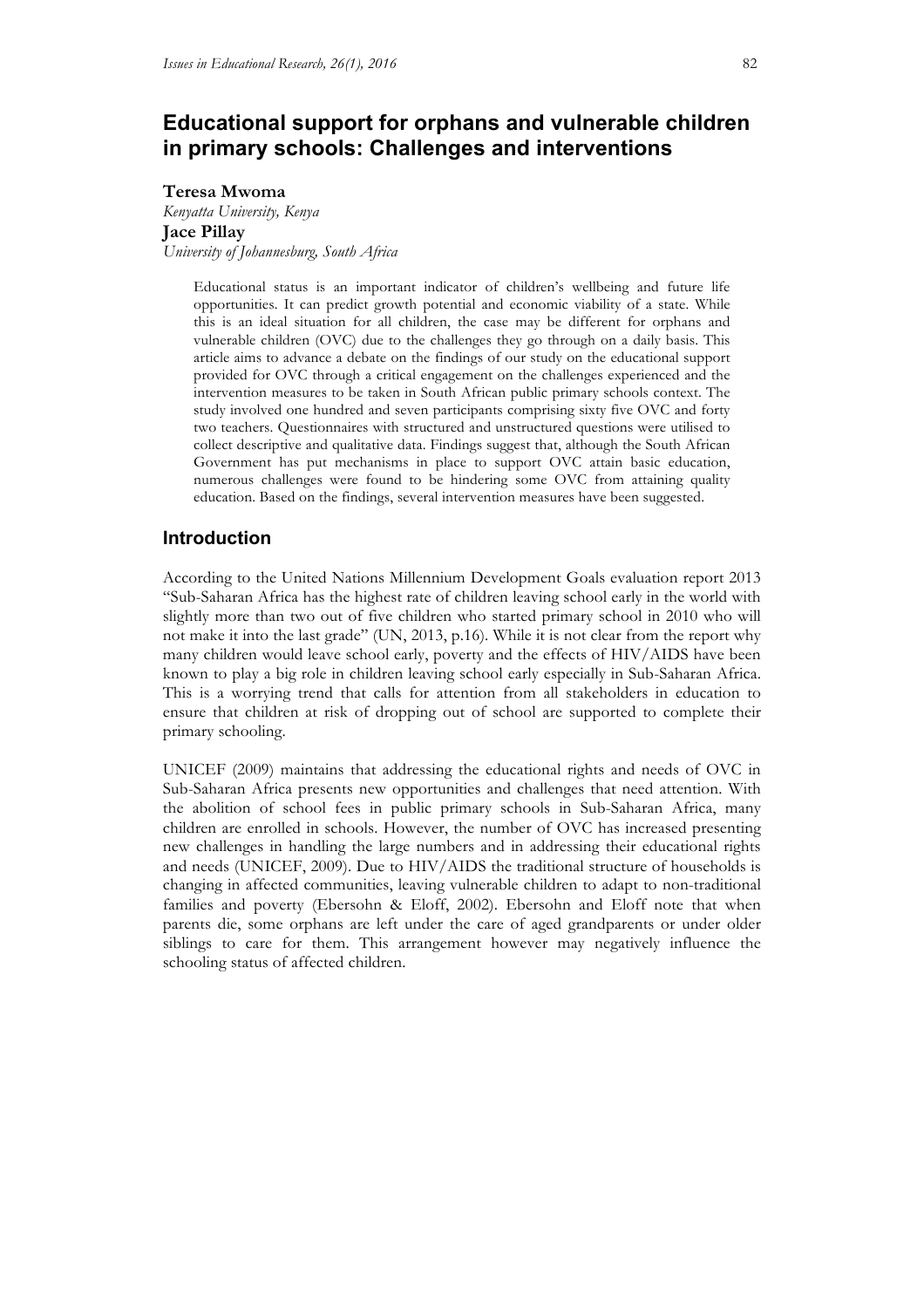Fleming (2015) pointed out that OVC in countries with many cases of HIV/AIDS experienced discrimination in accessing education and healthcare as orphanhood is associated with HIV/AIDS. Fleming further argued that maternal and double orphans are more discriminated against in accessing education than paternal orphans (Fleming, 2015; Case et al, 2004). Such orphans experience financial constraints which further disadvantage them as they cannot afford the cost of education related materials. Vulnerable children from child headed households are burdened with domestic and economic responsibilities, which in turn affect their participation in education in relation to attending and succeeding in school (Fleming, 2015).

As the number of OVC grows, communities become less and less capable of addressing all their basic needs, including their ability to go to school (UNICEF, 2009). Lack of support in education by parents/guardians will have a direct influence on how OVC perform in education (Mwoma & Pillay, 2015). Interventions to overcome educational challenges are therefore critical as education gives a child hope for life and work and is a strong protector against HIV to which these children may be susceptible.

South Africa being a signatory to the Dakar Framework for Action of 2000, and to a number of other international agreements, is committed to combating poverty and uplifting people through the provision of basic education (Republic of South Africa, 2003). The government has made basic education compulsory for all children of school going age. It is to be of good quality and in which financial capacity is not a barrier to access to any child (Republic of South Africa, 2003).

However, with the increase in HIV/AIDS epidemic across Southern Africa, countries are struggling to find effective means of addressing the negative impact of HIV at individual, family and community levels. The most complicated challenge is how to support the growing number of OVC made vulnerable by the direct and indirect effects of HIV/AIDS on their households (Open Society Foundation Education Support Program (OSFESP), and Open Society Initiative for Southern Africa, (OSISA), 2012). In view of the challenges mentioned above, the current study sought to establish the educational support provided for OVC in public primary schools.

## **Orphans and vulnerable children (OVC)**

A joint report by the United Nations Program on HIV and AIDS (UNAIDS), United Nations Children Fund (UNICEF) and United States Agency for International Development (USAID) (2004) maintain that millions of children can be described as vulnerable due to the effects of illness, poverty, conflict, disease and accidents. In the recent past however, the impact of the HIV/AIDS pandemic has been the significant cause of the increase in OVC.

According to USAID & Catholic Relief Services (CRS) (2008), orphans are defined as children aged under 18 years who have lost either one or both parents while vulnerable children are defined as children whose safety, well-being or development is at significant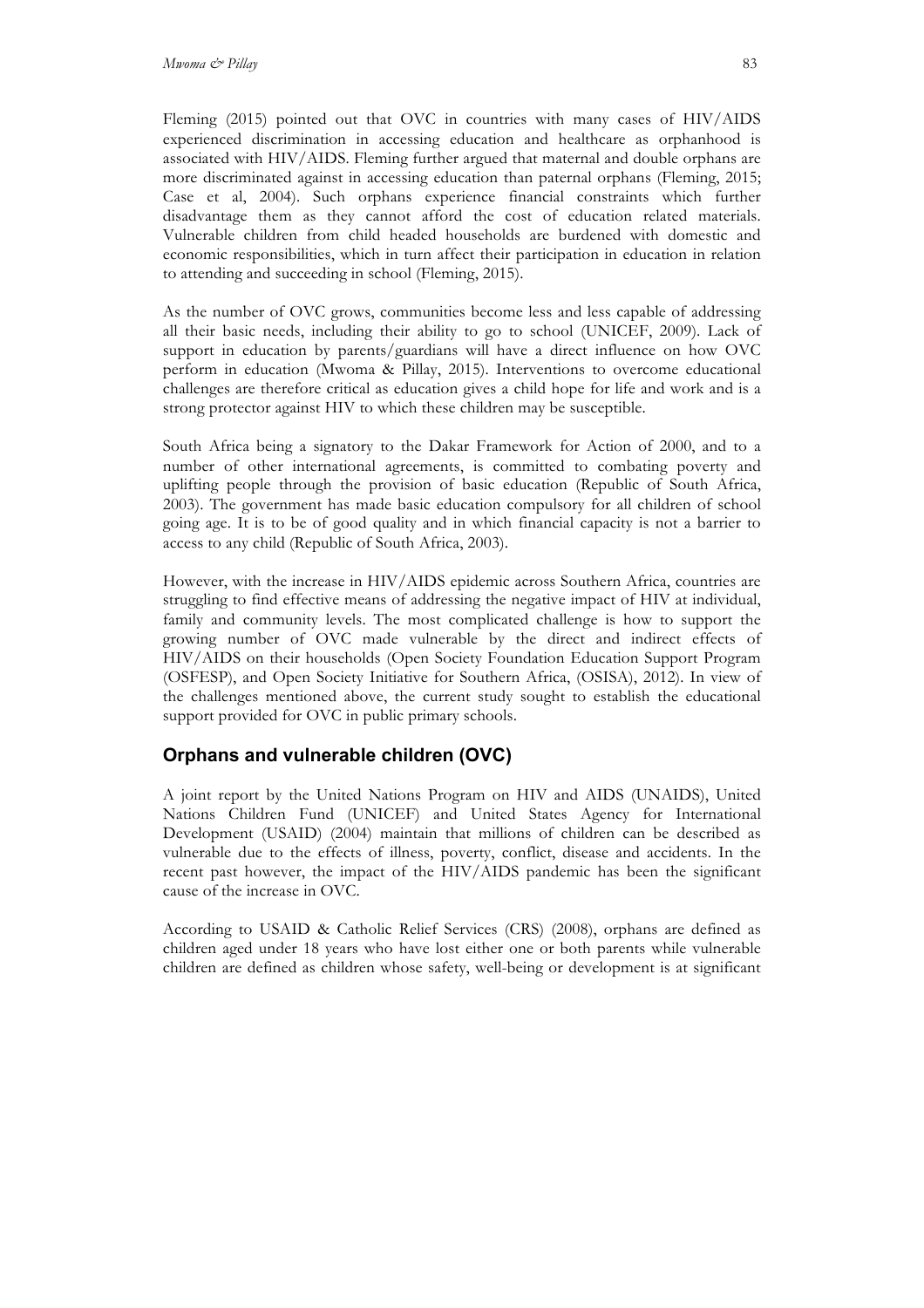risk. Economic and reduced parental care and protection may lead to OVC losing out on education about how to avoid HIV infection and may be more susceptible to abuse and exploitation than others (USAID &CRS, 2008). This article highlights findings on the educational support for OVC in public primary schools with a special focus on the challenges and intervention measures.

# **Educational support**

Education as recognised in the convention on the rights of the child is a basic human right for all children (Committee on the Rights of the Child, 1989). A child who has access to quality primary schooling has a better chance in life. A child who knows how to read and write and do basic arithmetic has a solid foundation for continued learning throughout life (USAID & CRS, 2008). USAID and CRS maintain that school attendance helps children affected by trauma to regain a sense of normalcy and to recover from the psychosocial impact of their experiences and disruptive lives. They further observe that education benefits individuals and the whole nation as a major instrument for social and economic development (USAID & CRS, 2008).

Hallfors et al (2011) pointed out that supporting adolescent girls to stay in school increases their chances of remaining in school, hence reducing chances of contracting HIV through early marriage. This intervention further reduces chances of girls dropping out of school. They maintain that staying in school increases girls' bonding with school and teachers which in turn makes girls feel accepted and cared for by their teachers. This motivates girls to work harder to brighten their future life (Hallfors et al, 2011).

Kelly (2002) maintained that formal school education is a powerful tool for transforming poverty in an environment where HIV/AIDS are rampart. He further argued that growth in education may positively influence growth out of poverty. All learners deserve quality education regardless of their status that will equip them with knowledge, skills and competencies to increase personal earnings and contribute to economic productivity (Baxen, Nsubuga & Botha, 2014; Robeyns, 2006).

Schools not only benefit the child but can serve as important resource centres to meet the broader needs of the community (PEPFAR, 2006). Schools can provide children with a safe structured environment, the emotional support and supervision of adults and the opportunity to learn how to interact with other children and develop social networks. "Education is likely to lead to employability and can foster a child developing a sense of competence" (PEPFAR, 2006, p. 9). However, Wood and Goba (2011) in their study noted that teachers perceived themselves as not adequately prepared to deal with issues affecting OVC. This was evident when the teachers tried to support OVC but encountered difficulties in transferring knowledge acquired during training to action. The teachers acknowledged that what they learned in the training helped them improve their attitudes in working with OVC.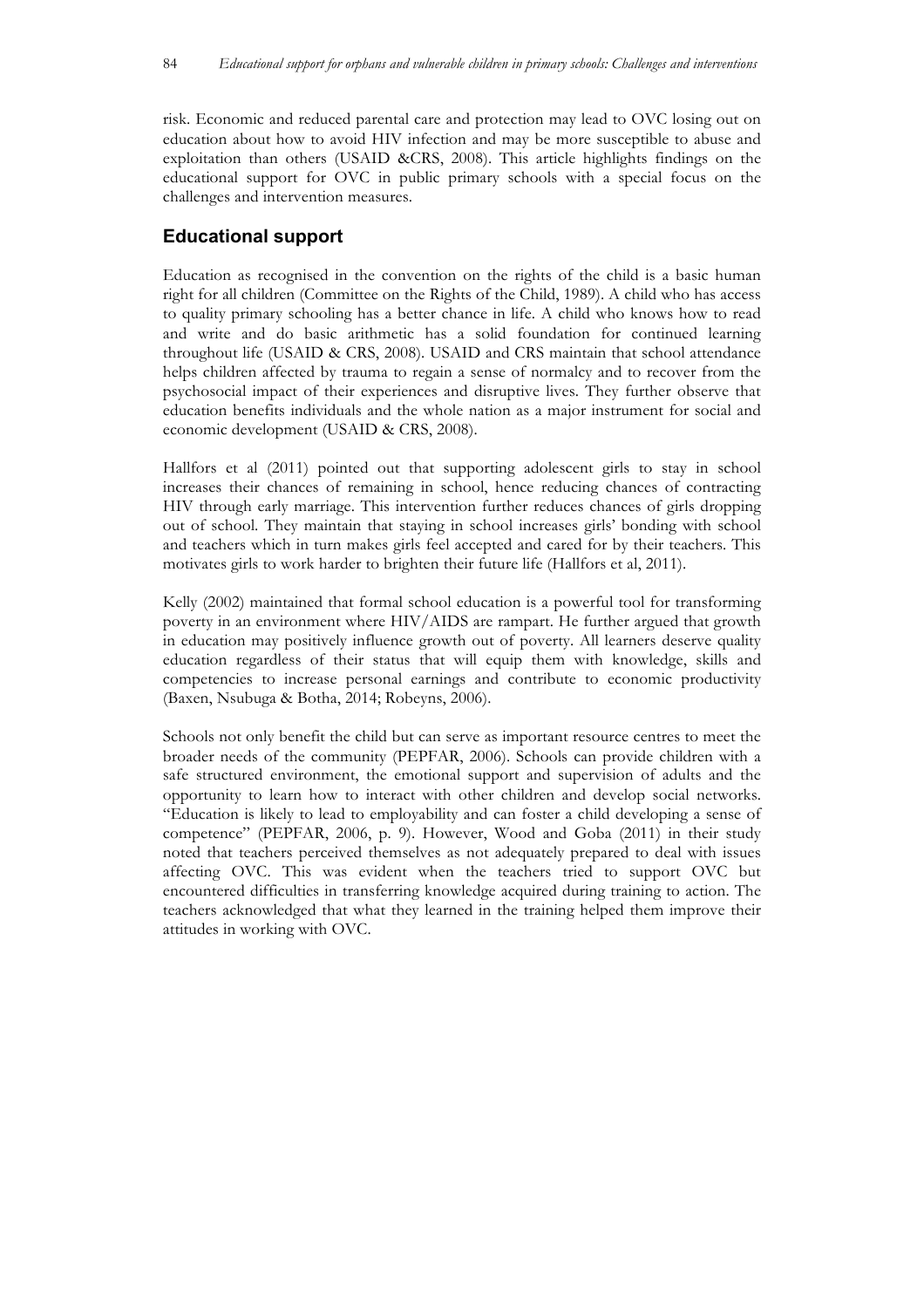USAID and CRS (2008) point out that basic education in primary and secondary levels contribute to the reduction of poverty. It increases labour productivity, improves health and enables people to participate fully in the economy and the development of their societies. They further argue that children and society who lack access to quality education are disadvantaged in terms of income, health and opportunity (USAID & CRS, 2008). Behavioural problems among OVC coupled with lack of well-established counseling structures (Mwoma & Pillay, 2015) may negatively influence children's performance in education. Thus OVC need educational interventions as they are at risk of becoming infected with HIV due to economic hardships, reduced parental care and protection and increased susceptibility to abuse, and exploitation. These factors contribute to the barriers OVC face when pursuing education (USAID & CRS, 2008).

## **Theoretical framework**

This article is anchored on the theoretical underpinnings of Bronfenbrenner's bioecological systems theory which holds that development reflects the influence of several environmental systems. Bronfenbrenner conceptualised the child's environment as having different interconnected layers nested together with agents that influence the child's development with varying degrees of directness (McGuckin & Minton, 2014). Thus, parents, guardians, caregivers and the family have a direct influence on the child's socialisation within the microsystem. At this level, the child interacts with his/her family face to face. The school, peers and neighbourhood form the mesosystem whose interaction with the child socialises him/her to influence his/her development. Mesosystem in this case is about the connections and interrelationships between the home and school. Parental/guardian support for OVC in this case will have a direct relationship on how the child performs in school and at home.

Bronfenbrenner (1979) maintained that the family influences all aspects of a child's development including language, nutrition, security, health and beliefs. Thus, a child who attends school is a product of his/her family. The relationships children develop in school become critical to their positive development due to the amount of time they spend in school. It is in the school that children develop relationships with adults outside their family for the first time. These connections help children develop cognitively and emotionally (Addison, 1992). OVC however, may not have such an advantage due to the challenges they go through both at home and in school that are likely to impact negatively in their education. Thus requiring education interventions that would enable them overcome these challenges.

## **Research methodology**

A mixed method approach involving descriptive and qualitative designs were utilised in this study (Creswell, 2012, Tashakkori & Teddlie, 1998). Self-report questionnaires for learners and educators were designed to capture both descriptive and qualitative data concurrently through structured and unstructured questions.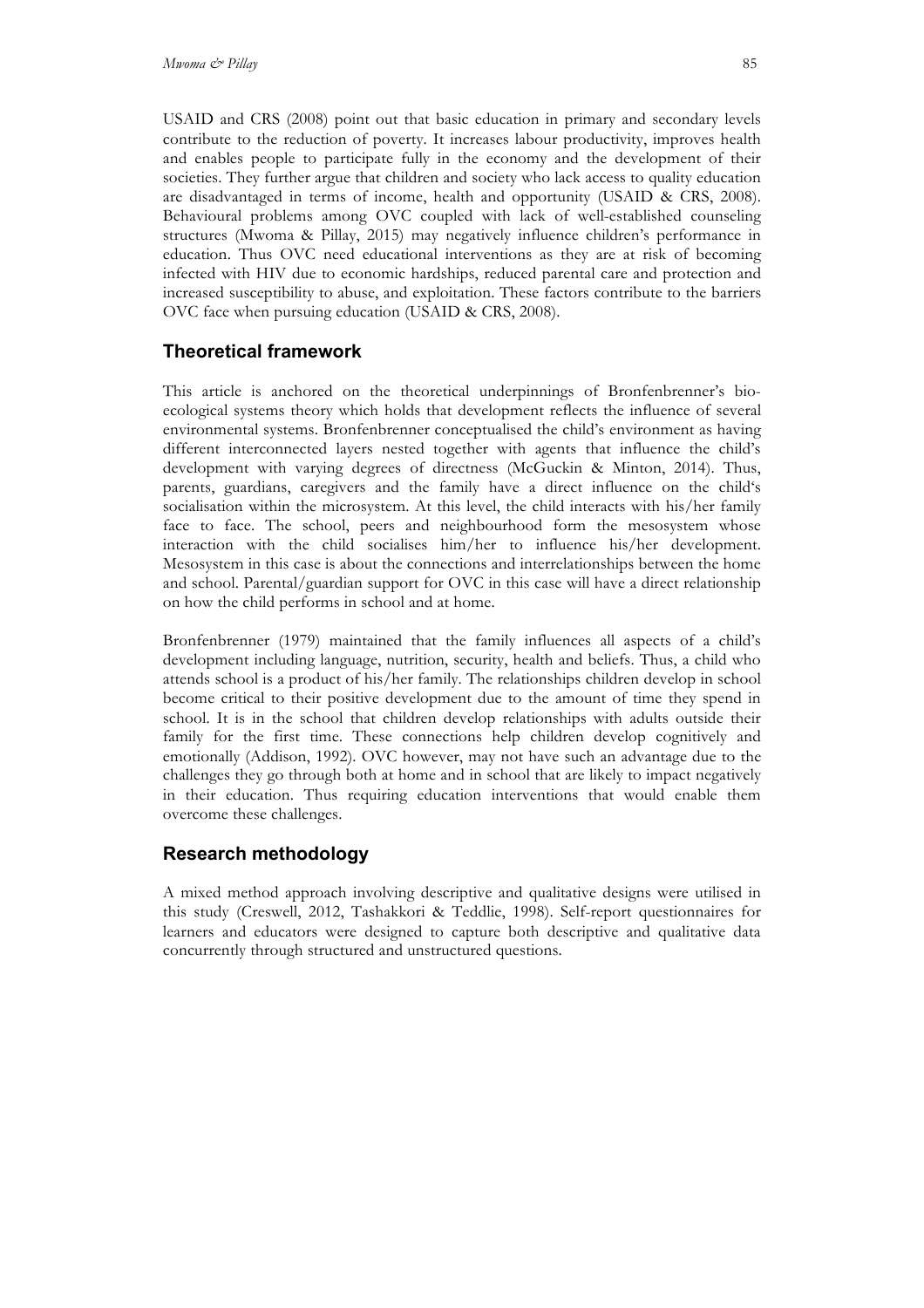The study was carried out in public primary schools in Soweto. Learners in grade seven were targeted for the study as they were perceived to be able to read and answer questions in English. The study targeted public primary schools since OVC cannot afford the cost in private schools. One hundred and seven participants from seven public primary schools participated in the study, involving forty two teachers and sixty five OVC (43 boys and 22 girls). The OVC in grade seven who participated in the study were aged between ten and sixteen years with majority aged twelve (33.8%) and thirteen (36.9%).

Questionnaires for educators and learners were utilised to seek information on educational support provided for OVC, with a focus on the challenges experienced by teachers in supporting these children. The questionnaires also sought information on the possible interventions that could be utilised to mitigate the challenges. The questionnaires were piloted in March 2015 in one public primary school in Soweto where nine learners and six teachers filled the learner and teacher questionnaires respectively. The questionnaires were validated using "respondent validation" (Silverman, 2001, p. 235) where participants in the pilot were taken through their responses in the questionnaire to establish whether the questions and responses matched their own experiences. Suggestions given by participants were utilised to improve the questionnaire used to collect data for this study. Actual data collection was conducted in May and June 2014.

A triangulation of data sources (descriptive and qualitative data from structured and unstructured questions) and respondents (learners and teachers) were utilised to enhance reliability of the findings (Creswell, 2012; Tashakkori & Teddlie, 1998). To enhance trustworthiness of qualitative data actual words of the participants have been used to report the findings of the study.

Data from structured questions were captured into the statistical package for social sciences (SPSS) which were processed and presented in descriptive statistics involving frequencies and percentages on tables ready for analysis. Qualitative data from unstructured questions, were typed into text, coded and categorised into themes ready for analysis. Qualitative data were analysed alongside descriptive data to provide an overview of the educational support, challenges and possible interventions to mitigate the identified challenges.

# **Ethical considerations**

Ethical clearance to conduct the study was acquired from the Ethics Committee of the Faculty of Education at the university where the authors were employed. Clearance to conduct the study in public primary schools was granted by the Gauteng Department of Education. Further clearance to access public primary schools in Soweto was granted by the District Director, Johannesburg Central District. Permission to conduct the study in schools was granted by the principals of schools. Written consent to participate in the study was sought from parents/guardians for learners and from teachers who participated in the study. To enhance confidentiality, no names of participants or schools are mentioned in this article. Letters of the alphabet have been used to identify the schools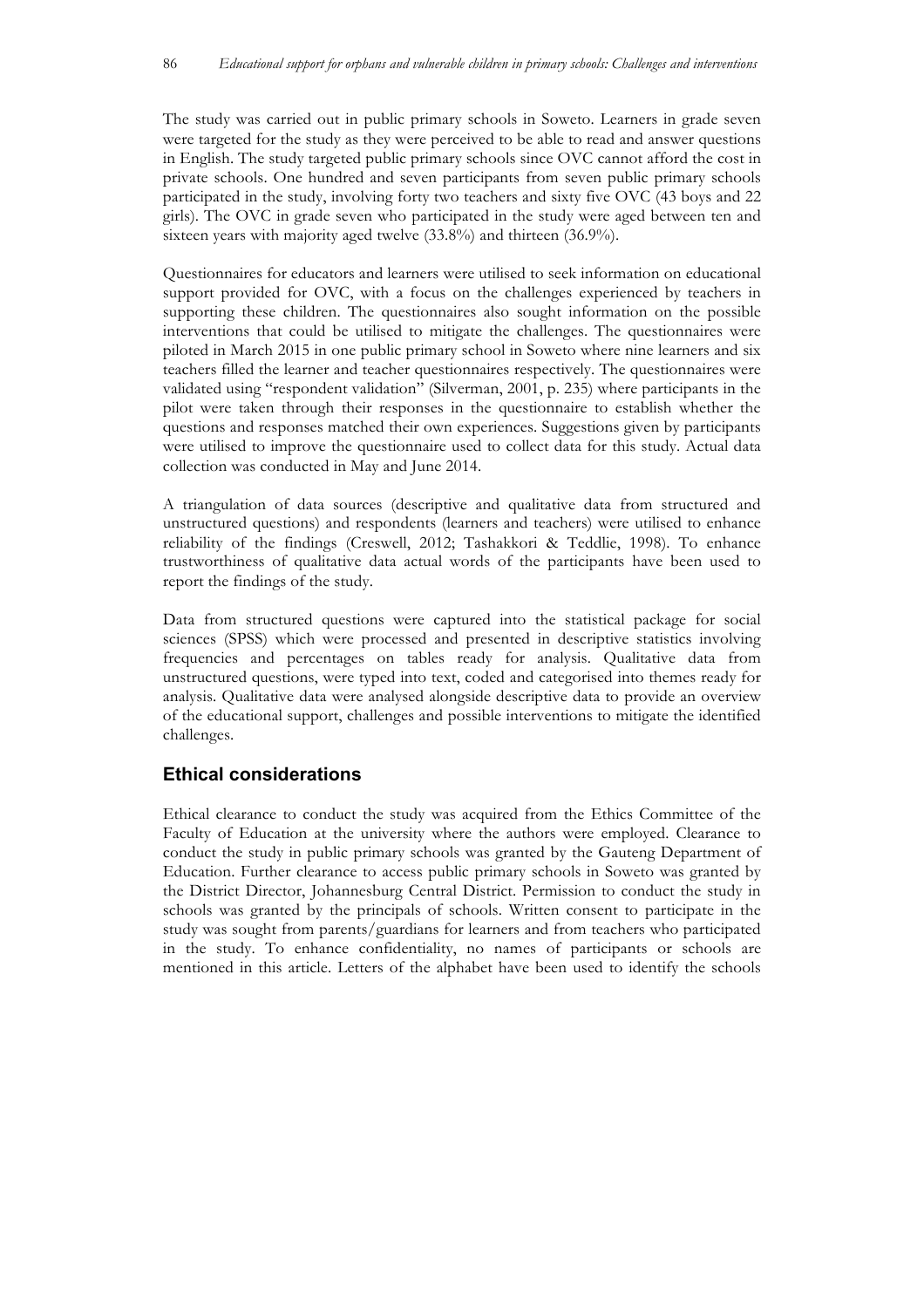that participated while participants have been assigned codes to identify learners and teachers and the schools they came from. For instance learners are given the code 'L' while teachers are given the code 'T'. Each code is given a number to show whether the participant was number 1, 2 or 3 from a given school, such as school 'A', 'B' or 'C'. Therefore in establishing who said what the codes will be indicated as follows: L1SA denoting learner 1 from school A, T6SC denoting teacher 6 from school C.

## **Results and discussions of the findings**

The results of this study are presented and discussed under three themes that emerged from data analysis, namely: provision of educational support for OVC, challenges experienced by teachers in providing educational support for OVC and possible intervention measures to mitigate the challenges.

# **Provision of educational support for OVC**

National economic development can be enhanced by investing in quality education where there are enough teachers and educational learning tools for children (Baxen, Nsubuga & Botha 2014; Robeyns, 200; Tikly, 2011). This calls for all learners to acquire quality education regardless of their status. Our study revealed that the government through the implementation of a no fee policy in schools, enabled OVC to access their basic education. This was confirmed by 57 (88%) learners indicating that the government paid their fees and 48 (74%) learners indicating that this support enabled many of them to access education. Sixty four (98.5%) learners and 36 (85%) teachers revealed that the schools provided books and stationery for all children while 46 (71%) learners revealed that different organisations provided school uniforms for them.

Findings further revealed that schools through the government soup kitchens provided meals to OVC where 63 (96%) learners and 38 (90.5%) teachers confirmed this fact. Fifty eight (89.2%) learners and 30 (71.4%) teachers indicated that teachers encouraged learners who were not performing well to work hard in order to improve in their academic performance. This support is geared towards ensuring that all children regardless of their status are able to access basic education.

It is observable from the above findings that the department of education, the schools and other stakeholders have done their best to ensure that OVC in public primary schools are supported to acquire their basic education. However, looking at the percentages, one can tell that there is a small percentage of OVC who are not getting the kind of support reported. Therefore it is important to explore the challenges teachers experience in meeting the educational needs for OVC.

# **Challenges in providing educational support for OVC**

The challenges discussed in this section relates to: teachers' support for OVC, provision of feeding program, and support from guardians/parents.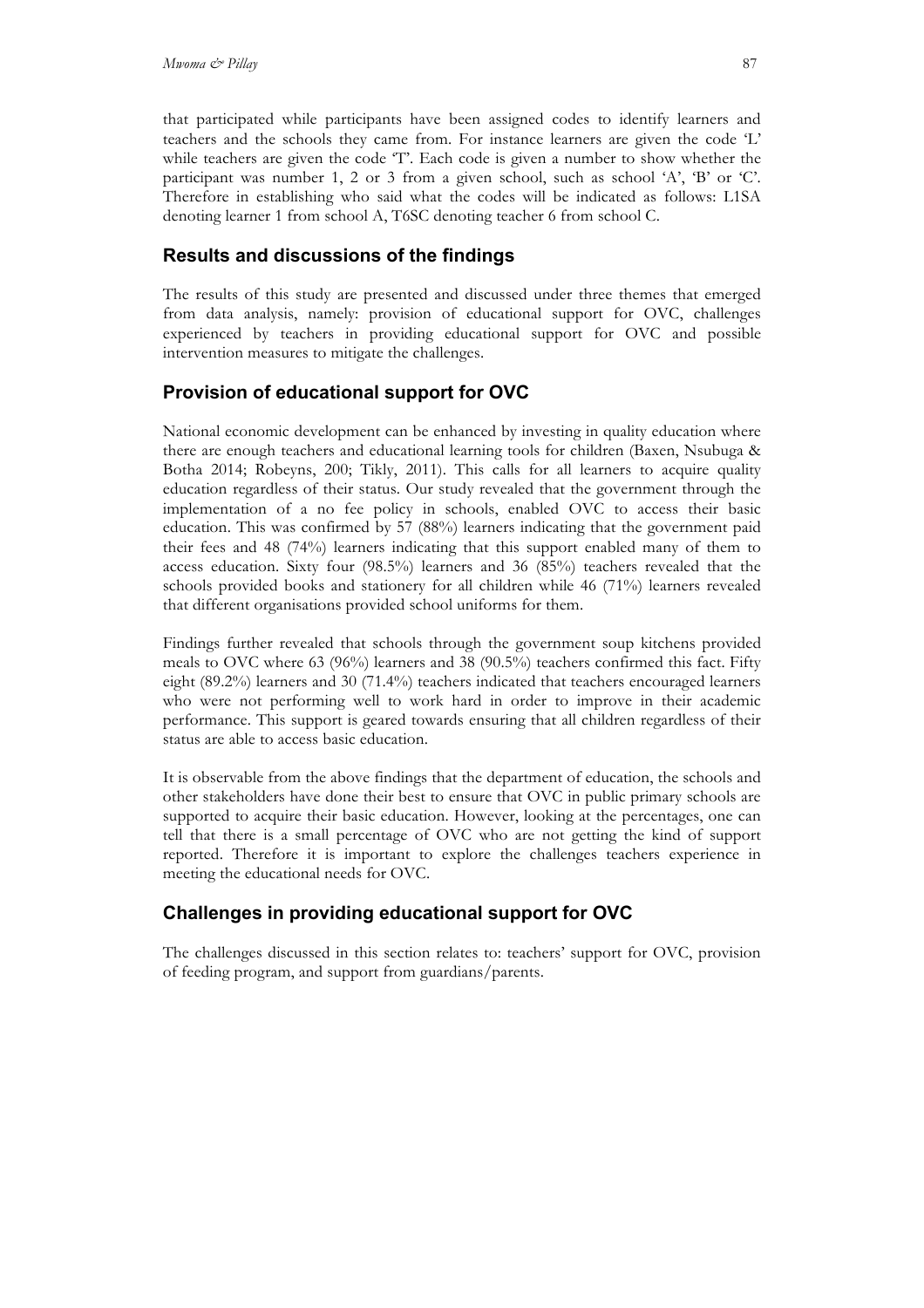#### **Teacher's support for OVC**

Schools and other educational service providers have always been aware of children or adolescents in their midst struggling to stay in school due to difficult or even catastrophic life circumstances (OSFESP & OSISA, 2012). The difficulties learners experience may be worsened if teachers are not able to identify such learners in good time for adequate intervention. Findings from our study indicated that the challenges deterring teachers from supporting OVC include lack of sufficient time for individual attention to OVC. As one teacher said, "we have no sufficient time to support individual children" (T2SA). Though the teacher did not give a specific reason why they do not have sufficient time, it could be possible that having a syllabus to cover within a given period coupled with having a large number of learners who need individual attention can be contributing factors for lacking sufficient time for individual attention. Wood and Goba (2011) noted that teachers trained in life orientation felt a sense of being marginalised by their colleagues who left OVC for them to deal with. On the other hand OVC experienced stigma which was challenging for life orientation teachers who could not prevent it from happening. The teachers also revealed that they would work for long hours so as to attend to the needs of OVC as well as attend to their lessons and assessment (Wood & Goba, 2011).

Reading and writing were other challenges that OVC struggled with. Twenty six (40%) learners reported that they were not able to write like other children while 14 (23%) indicated they were not able to read like others. This was confirmed by a teacher who revealed that "some OVC struggle in reading and writing" (T3SC). This challenge could be connected to lack of sufficient time for teachers to attend to learners individually, leaving OVC struggling on their own. Without the ability to read and write the child's learning process may be affected negatively as reading and writing are core activities in the learning process of all subjects studied in school.

Lack of concentration among OVC, submitting school work late and not doing their school/homework were other challenges cited as likely to have negative influence on OVC's education. Teachers from different schools mentioned "OVC lack concentration in school work" (T3SC), and "OVC submit their school work late" (T3SC). The experiences OVC go through at home and in school may influence how they concentrate and do their school work. Mwoma & Pillay (2015) noted that parents/guardians were not supportive to OVC in relation to homework. Pillay (2011) revealed that learners from child headed households lacked support and they mostly had negative experiences in their homes characterised by abject poverty. As a result of their poverty stricken conditions, they were often sad, depressed and angry, which could negatively affect their concentration and academic performance.

Low self-esteem among OVC was found to be a contributing factor to poor performance in education as T6SA said "self-esteem is … [related to] low morale and their performances are disturbed". High numbers of OVC were also reported to be a challenge for teachers to meet their educational needs, as another teacher stated, "the number of OVC is increasing and somehow I cannot afford to meet their educational needs" (T3SE).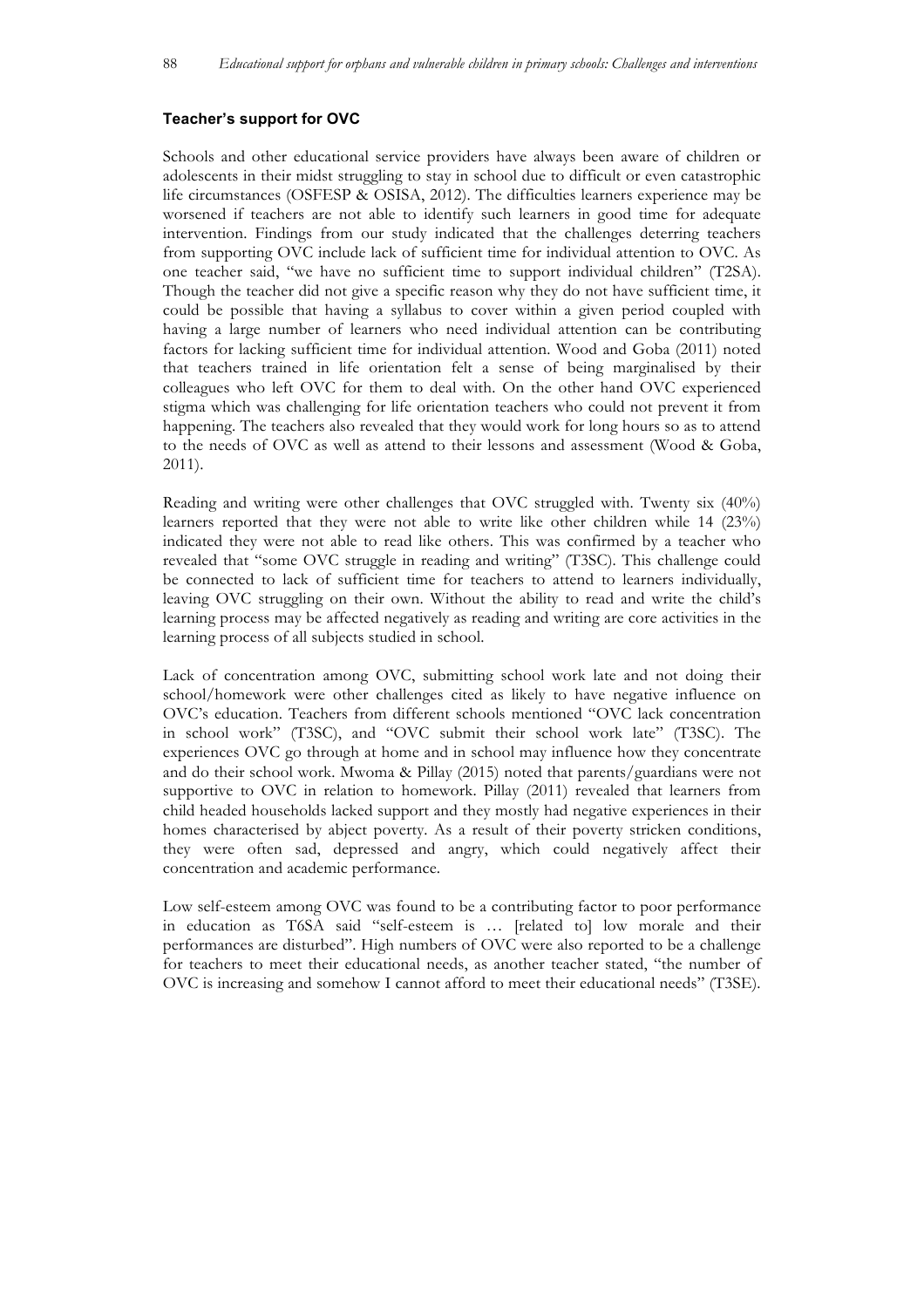This was worsened by guardians/parents of OVC not cooperating with teachers whenever invited to school on education matters. One teacher from school E reported this by saying: "guardians do not honour their school invitations" (T2SE).

Absenteeism and lateness to school were other challenges likely to negatively influence OVC's academic performance. Teachers from different schools reported that: "they don't come to school regularly" (T1SE); "there is poor school attendance, and they come late" (T6SB). Although our study did not focus on the reasons why OVC absent themselves from school, reasons given by Mishra and Bignami-Van Assche (2008) and those by Eberson and Eloff may apply to our case. Mishra and Bignami-Van Assche (2008) revealed that various reasons could make OVC be at greater risk of absenteeism and dropping out of school. The reasons according to them would include inability to pay fees, need to help with household labour or having to stay at home to care for sick parents or younger children. Ebersohn and Eloff (2002) also observed that the marked decline in school attendance in the South African education landscape is due to the effects of HIV/AIDS, sickness, poverty and stigma, child labour or caring for sick relatives. The reasons given could attempt to explain why OVC in our study could not attend school regularly which is likely to impact negatively in their performance in education.

### **School feeding program**

Food and nutrition are important components for OVC's support (PEPFAR, 2006). USAID and CRS (2008) pointed out that school feeding programs can enable children in general and OVC in particular to access education by addressing hunger and the need to work to survive. Findings from our study revealed that although schools had feeding programs, some OVC lacked meals in their homes compelling them to come to school without having breakfast. One teacher observed "some OVC have no food at home, they come to school hungry" (T3SB), and another said "some OVC have no breakfast when they come to school" (T7SB). Eight (12%) learners also confirmed this fact that OVC did not have meals at home. Due to lack of food at home, some OVC would even come to school when they were sick to have one meal a day provided in school. While teachers saw the feeding program as useful, learners had a different view where they reported that they are usually not served enough food at school. Learners from school A, had this to say: "my problem is having meals in school" (L3SA), "they don't give us much food in school" (L7SA).

Some schools are trying to provide food parcels for OVC to take home, but they experience further challenges in providing enough for family members. For others some OVC lacked lunch boxes to carry the food home. One teacher said "we have a shortage of resources as the school has insufficient means to meet them half way because they should take food parcels home" (T3SG), and another remarked "OVC often do not have a lunch box to carry food home" (T5SA).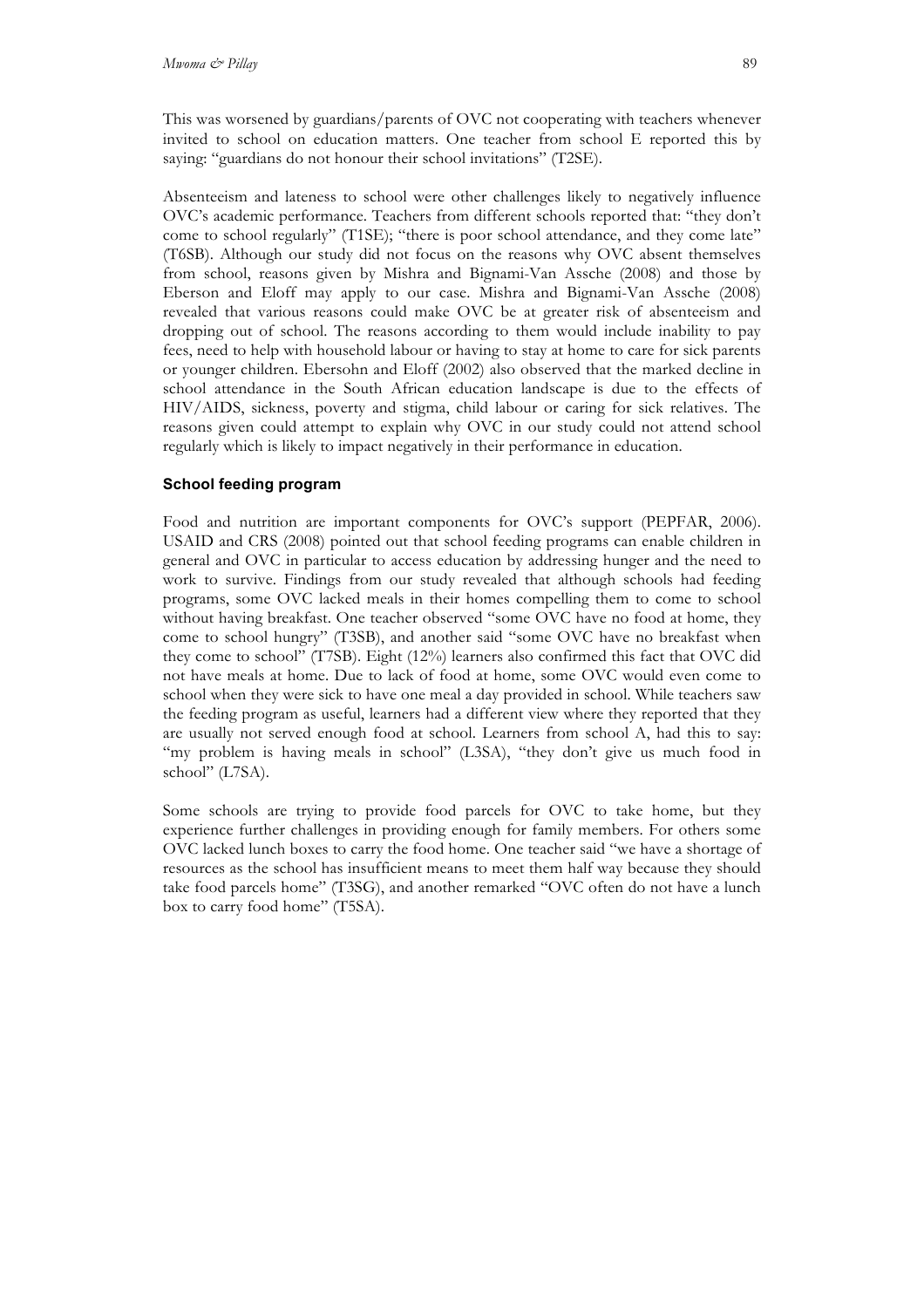#### **Support from guardians/parents**

Ebersohn and Eloff, (2002) observed that due to the death of parents and close relatives as a result of HIV/AIDS, families have been disrupted causing an increase of destitute and abandoned children in South Africa. They further argue that when parents die, some orphans are left under the care of aged grandparents or under older siblings to care for them. This was supported by findings from our study where OVC were reported to be relocating from relative to relative while others could not do their homework indicating that they lacked supervision and support in their home. Teachers from different schools reported this by saying: "other learners change their location often moving from relative to relative" (T2SE), and "they don't have a support from the people they are staying with, especially with homework" (T1SC).

Cleanliness among OVC was another challenge indicating that OVC are not supervised at home to ensure personal hygiene. Teachers reported this by saying: "they are often very dirty even on Mondays suggesting that they have no one to take care of them over the weekend" (T5SA), "some of the OVC come to school with dirty clothing" (T4SB). Sund (2006) observed that parents/guardians have the greatest responsibility to protect their children by supervising them. Being the first teachers and protectors of their children, parents have a primary responsibility of ensuring that children have a conducive social environment at home.

Bronfenbrenner (1979) identified the home as the microsystem where children are socialised to learn how to interact with other social agents in society. Supervision of children by parents/guardians ensures that children become responsible and are not rendered vulnerable to the law by becoming violent to other children or by destroying property (Sund, 2006). Supervision at home could include ensuring that children are encouraged to do home/schoolwork, observe personal hygiene, and that parents/guardians work hand in hand with teachers to ensure that OVC attend school regularly as these were major negative challenges reported to be influencing the education for OVC.

### **Intervention strategies in providing educational support for OVC**

The environment in which the child lives plays a critical role in ensuring that the child's basic needs are met. Bronfenbrenner (1979) through his ecological systems theory argued that the ecological systems surrounding the child directly or indirectly influence his/her development. The system represents the family, school, the government and the culture and each of these play a role directly or indirectly in the child's education. Neal and Neal (2013) maintained that these systems are networked where each system is defined in terms of the social relationships surrounding the child and the different levels relating to one another in an overlapping but non-nested way. They further argued that the family is a microsystem where the child has direct experiences and interactions with family members face to face. Mesosystem according to them, could involve the interaction between the parents and teachers about the child's behaviour both at home and in school in relation to his/her education (Neal & Neal, 2013). For instance, a child may not be involved in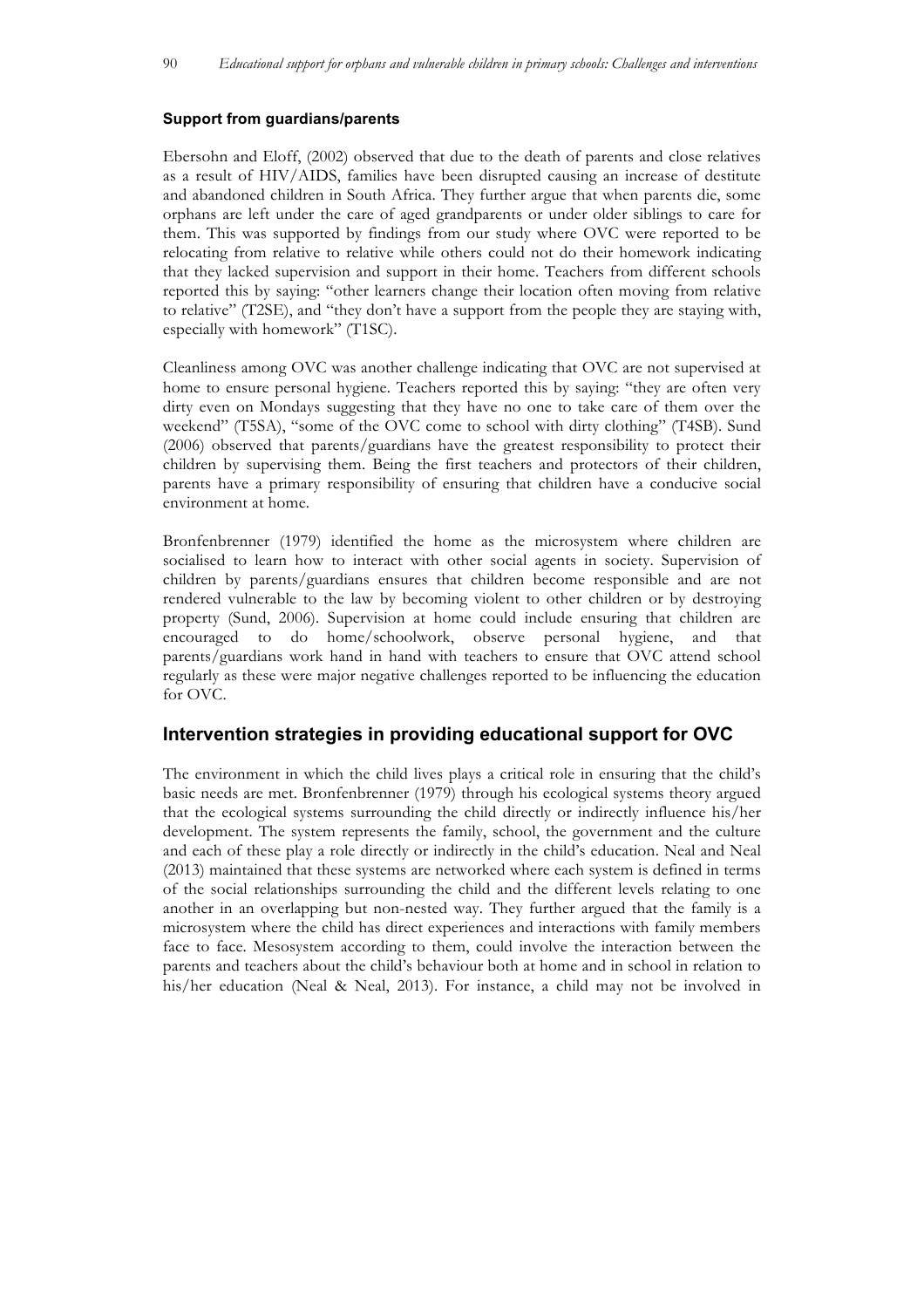making the education policies but these policies will influence the child's school experiences. Cultural influences or ideologies may also influence the child's educational experiences. For instance, societies that emphasise the importance of teachers being accountable on the standards of education in the community school, will have implications on how children will perform in their education (Neal & Neal, 2013). Therefore, in coming up with intervention strategies, the family, the school and the government will play a key role in ensuring that OVC are supported to acquire quality basic education.

### **Supporting OVC with school work**

Mwoma & Pillay (2015) maintained that in supporting OVC, life orientation skills are critical for OVC especially those taking care of their ailing parents/guardians. However this support was missing as 54% of the teachers and 31% of the OVC indicated that they are not taught how to care for sick persons at home, implying the children struggle on their own. This may have indirect influence on their participation in education as they may not attend school regularly or do homework.

Among the strategies identified that could be used to improve support for OVC with school work at the meso and exosystem levels is the need for government to employ more teachers to support OVC after school hours. One teacher stated "the Department of Education should employ extra teachers to help after school hours with school work so that they must not be left behind" (T3SC). Another said "teachers can remain with them and help them with their homework" (T1SE)

Home visits and having information for OVC were reported to be further strategies that involve the micro and mesosystem levels that could be used to establish the challenges OVC go through while at home and how best they can be helped. In supporting this strategy, teachers said "the teachers should visit homes to verify and have enough information in order to support OVC accordingly" (T3SG), and "as a registered teacher, I should know the status of every learner in my class as this will make it easier to know who needs help where" (T2SD).

Participants also suggested that there should be a social worker in each school, to whom OVC could be referred for further support. One teacher from school C supported this strategy by saying: "If they (government) could put one social worker in school so that when children experience difficulties, they can be referred to them" (T2SC). Learners from different schools also revealed that they needed extra time, extra lessons and devoted teachers to support them. This was captured in the following words: "We should be given extra time and extra lessons" (L2SC), "We can be helped by going to school weekend and having more teachers in the school and more classrooms" (L8SA). A learner from school G, was of the opinion that learners who cannot read and write should be given extra practice: "I think the reading problem can be solved by helping the children who can't read by influencing them to practice harder. The ones who can't write very well by starting to teach them spelling" (L2SG).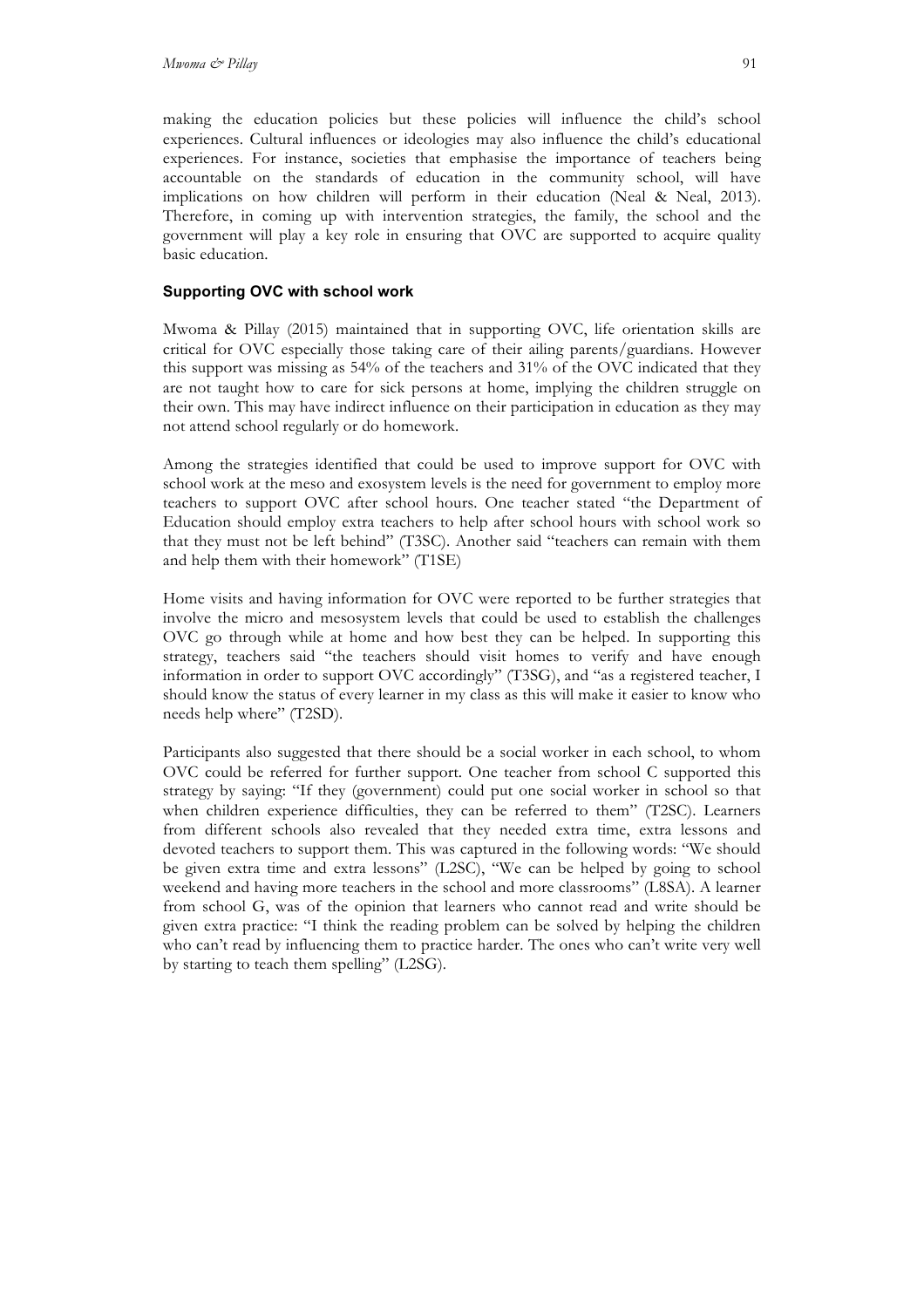Findings further indicated that for OVC to be supported effectively there is need for a collective responsibility from teachers, parents/guardians, and government to ensure that OVC are supported in their educational needs. Each of these stakeholders should play their roles effectively to support OVC both at home and in school in line with Bronfenbrenner's (1979) findings that the home, the school, the government and the community at large have a critical role in a child's development and learning.

#### **Provision of feeding programs**

Feeding children is very important in ensuring that they have energy to play and learn and have good health. Findings from our study indicated that some children came to school without breakfast, indicating that they could be starving at home. To mitigate this, interviewees suggested that there is a need to provide food parcels for OVC to take home. Teachers from different schools supported this strategy by saying: "these learners need support in totality ... they need to be given food parcels on a daily basis to take home" (T4SD), and "we (the school/government) must supply these learners with more food" (T5SA). One learner from school E supported this by saying: "if I am thinking of solving the problem at home we should be given some food and soup to eat" (L2SE). This finding is consistent with Santa-Ana et al's (2011) findings revealing that various intervention strategies to improve children's nutrition may include the provision of vouchers to purchase food, or even the provision of cooked meals.

USAID and CRS (2008) maintain that take home rations have been shown to promote participation, progression and retention of OVC in education. They further argue that, children who are not hungry are better able to concentrate in class. Therefore, providing food parcels for OVC is critical in ensuring that they do not go to school hungry.

#### **Support for OVC from guardians/parents**

McGuckin and Minton (2014) in supporting the ecological systems theory maintain that the environment in which a child grows up, plays a critical role in shaping the relationship between the child and his/her development. The family, school and neighbourhood has the most and earliest influence on the child's development (Krishnan, 2010). The relationship at this level could be bi-directional. Bronfenbrenner (1979) wrote that the child's family influence the behaviour of the child and vice versa. Thus providing the educational needs for OVC by family members and the school community is important in enhancing the educational performance of OVC. In addition, the family being the optimal environment for a child to develop, assistance programs should be designed to enable OVC to remain in a loving family situation to maintain stability, care, predictability and protection.

Findings from our study revealed that, in order for OVC to get adequate support from guardians/parents there is a need for workshops to sensitise them to the need to fully support OVC with school/homework and to supervise their personal hygiene at home. Two teachers added "guardians must be taken for a workshop on taking care of the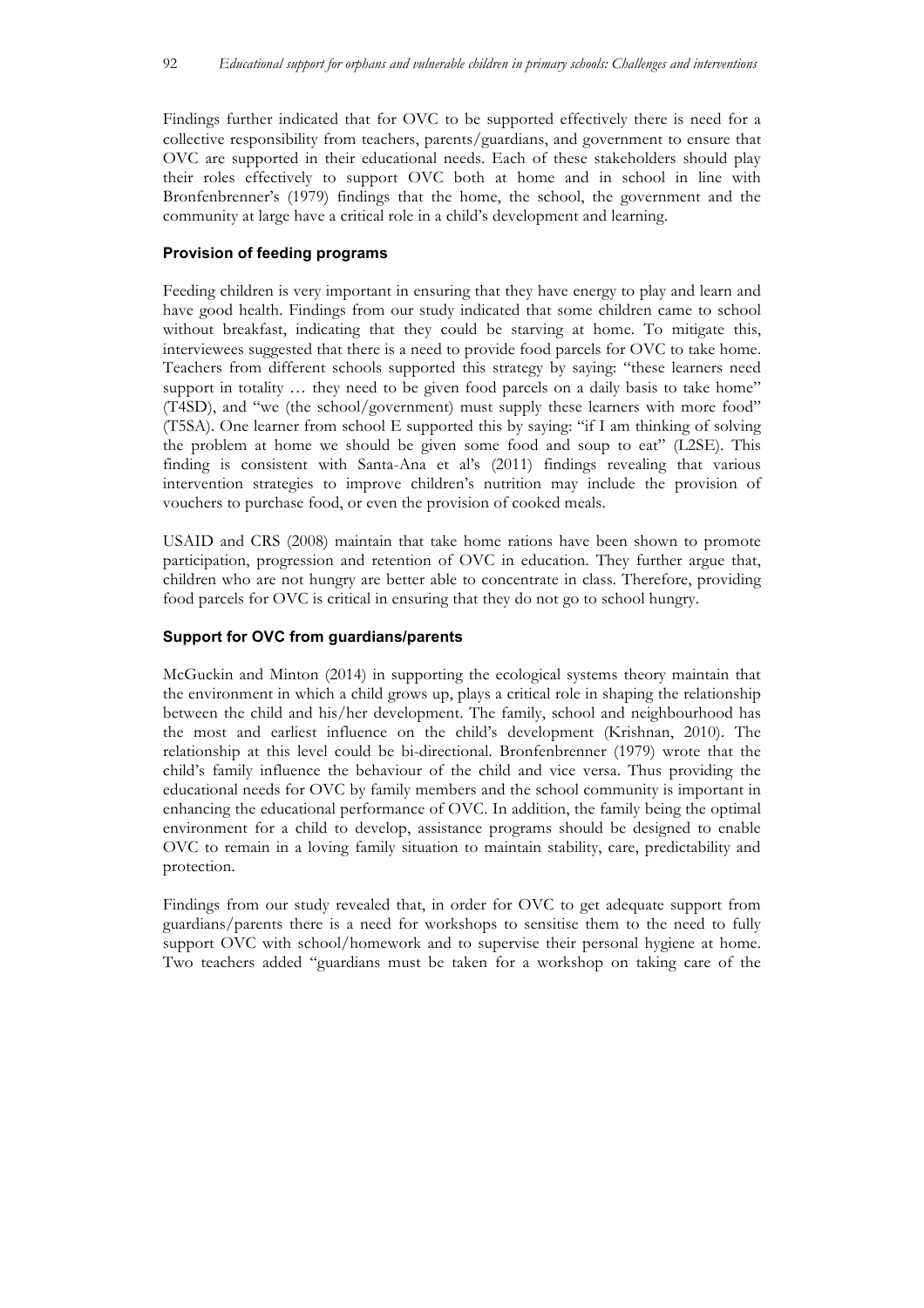orphans since they are under their care" (T2SG), and "the department of education must support workshops for guardians of these poor learners" (T1SC).

PEPFAR (2006) maintained that supporting families helps build a protective environment for vulnerable children. Krishnan (2010) also pointed out that what happens in a microsystem such as home where a child lives, could influence what happens in the school and vice versa. It is imperative therefore, that capacity building for guardians/parents on the importance of supporting children under their care while at home and in school is an option that cannot be overlooked.

Regular home visits by social workers was another strategy deemed to be supportive especially for social workers to identify the various needs of OVC alongside the needs of parents/guardians with a view of identifying the appropriate ways of meeting those needs. Teachers stated "social workers should take responsibility by checking these OVC in their homes and support them" (T2SB), and "social workers must make follow-up visits to find out why these children do not attend school regularly" (T2SE).

Identifying needy guardians/parents for OVC and providing them with social grants was another strategy cited to ensure that they are able to purchase necessities for these children to promote their personal hygiene. Two participants supported this strategy by saying "social workers should take responsibility by checking OVC's homes to support their guardians access social grants" (T2SB), and "if I am thinking of solving the problem at home I should be given some bathing or even washing soap" (L2SE). Although it was not clear on who should provide this kind of support, the government through social grants would be in a better position to provide for this need.

## **Conclusions**

We would argue that although the government has supported OVC through a no fee policy, provision of learning materials and feeding programs, more needs to be done such as engaging teachers from the community to cope with the high numbers of OVC reported in public schools. This will give teachers time for individual attention and to coach OVC after school hours to avoid challenges in reading and writing.

Lack of food at home may have negative impact on the child's health since a hungry child may not have energy to play and to actively participate in his/her learning. Therefore introducing feeding programs at home will ensure continuity of OVC having enough food at home and in school to promote their health and learning.

Absenteeism from school and lateness may have negative impact on OVC's academic performance. Research confirms that orphans from different countries in Sub-Saharan Africa including South Africa, experience lower school attendance than non-orphans (Bhargava, 2005, Case & Ardington, 2006, Operario et al., 2008). This requires government through schools to sensitise parents/guardians on the importance of sending OVC to school regularly and supervising them in their homework.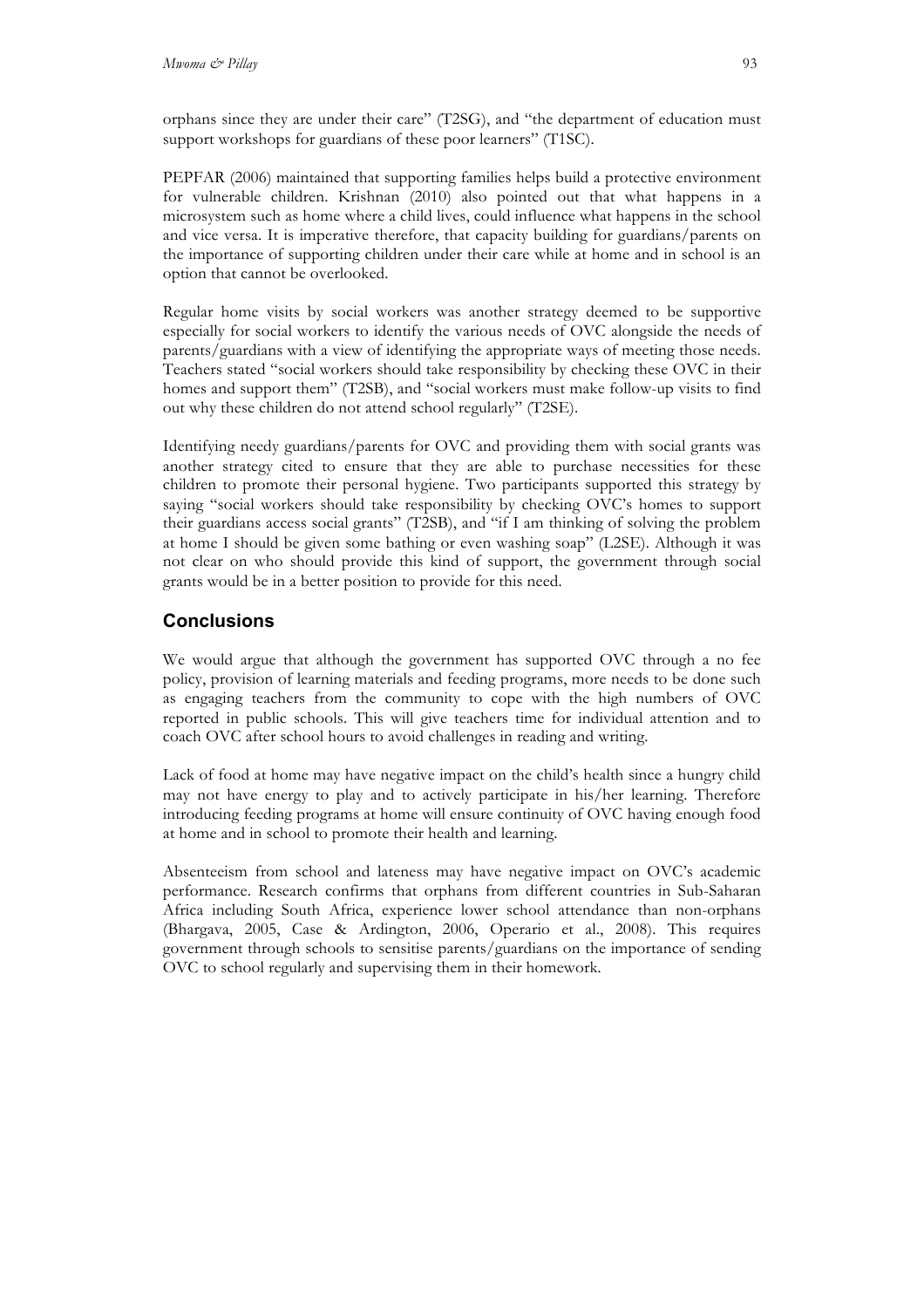## **Acknowledgement**

This work is based on research supported by the South African Research Chairs Initiative of the Department of Science and Technology and National Research Foundation of South Africa. South African Research Chair: Education and Care in Childhood, Faculty of Education: University of Johannesburg, South Africa. Grant no 87300.

### **References**

Addison, J. T. (1992). Urie Bronfenbrenner. *Human Ecology,* 20(2), 16-20.

- Africa Leadership Initiative (2007). *Orphans and vulnerable children in South Africa. Problems, perception, players... and possibilities for change*. http://reospartners.com/wpcontent/uploads/old/OVC%20Phase%20One%20Report.pdf
- Baxen, J., Nsubuga, Y. & Botha, L. J. (2014). A capabilities perspective on education quality: Implications for foundation phase teacher education program design. *Perspectives in Education,* 32(4), 93-105. http://www.perspectives-ineducation.com/ViewPublication.aspx?PublicationID=26
- Bell, C., Devarajan, S. & Gersbach, H. (2006). The long-run economic costs of AIDS: A model with an application to South Africa. *World Bank Economic Review*, 20(1), 55-89. http://elibrary.worldbank.org/doi/abs/10.1093/wber/lhj006?journalCode=wber

Bhargava, A. (2005). AIDS epidemic and psychological well-being and school participation of Ethiopian orphans. *Psychology, Health & Medicine*, 10(3), 263-275. http://dx.doi.org/10.1080/13548500412331334181

Bronfenbrenner, U. (1979). *The ecology of human development: Experiments by nature and design*. Cambridge, MA: Harvard University Press.

- Case, A. & Ardington, C. (2006). The impact of parental death on school outcomes: Longitudinal evidence from South Africa. *Demography,* 43(3), 401-420. http://dx.doi.org/10.1353/dem.2006.0022
- Case, A. Paxson, C. & Ableidinge, J. (2004). Orphans in Africa: Parental death, poverty, and school enrollment. *Demography,* 41(3), 483-508. http://dx.doi.org/10.1353/dem.2004.0019

Committee on the rights of the child (1989). *Convention on the rights of the child*. Office of the United Nations High Commission on Human Rights.

http://www.ohchr.org/en/professionalinterest/pages/crc.aspx

- Creswell, J. W. (2012). *Research design: Qualitative, quantitative, and mixed methods approaches* (3rd ed.). London: SAGE Publications.
- Ebersohn, L. & Eloff, I. (2002). The black, white and grey of rainbow children coping with HIV/AIDS. *Perspectives in Education,* 20(2), 77-86.

http://unesdoc.unesco.org/images/0013/001376/137638e.pdf [pp.177-196]

Edmonds, E. V. (2006). Child labour and schooling responses to anticipated income in South Africa. *Journal of Development Economics*, 81(2), 386-414. http://dx.doi.org/10.1016/j.jdeveco.2005.05.001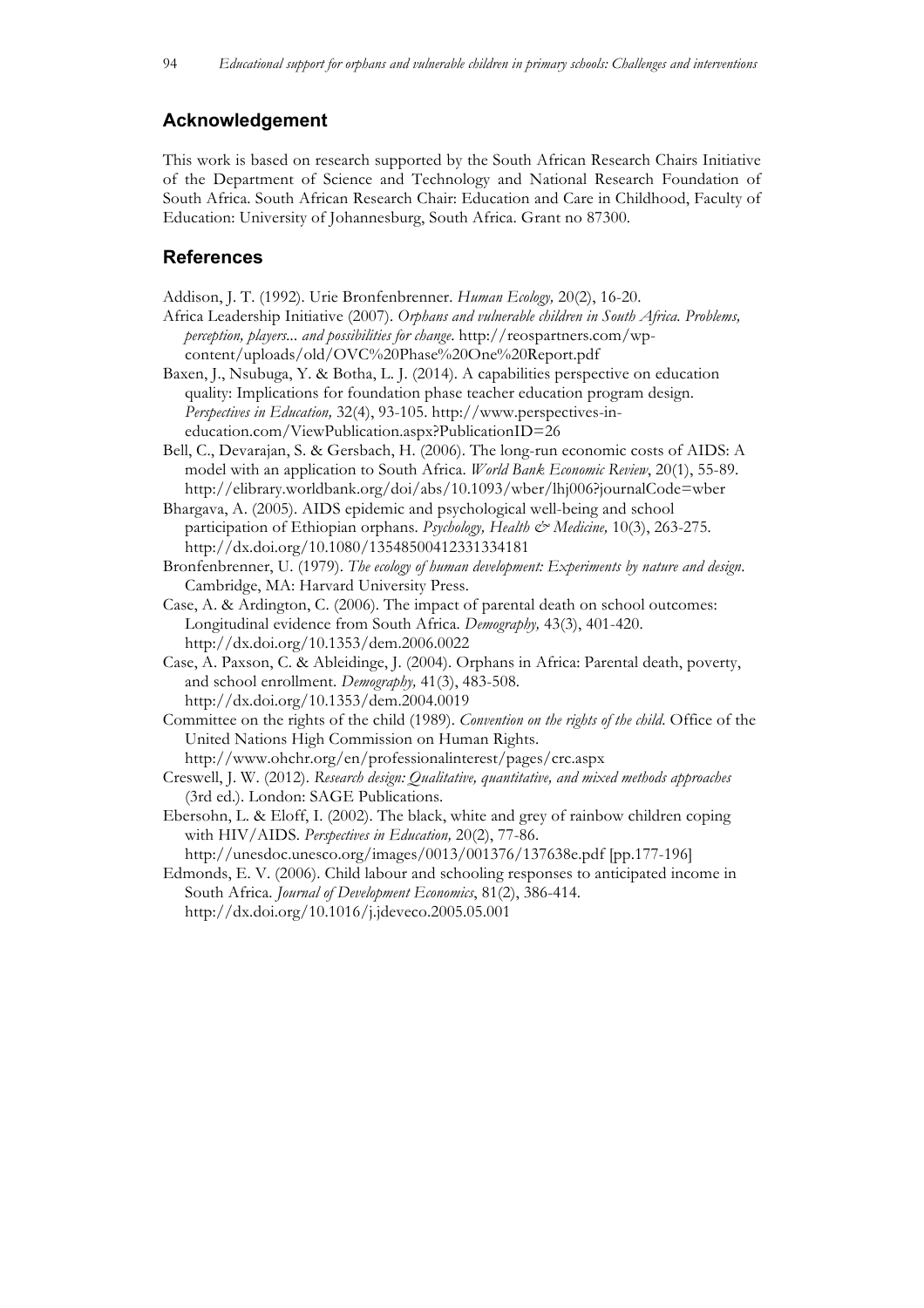- Fleming, K. E. (2015). *Improving access to education for orphans or vulnerable children affected by HIV/AIDS*. Paper commissioned for the EFA Global Monitoring Report 2015, Education for All 2000-2015: achievements and challenges. UNESCO. http://unesdoc.unesco.org/images/0023/002324/232423e.pdf
- Hallfors, D., Cho, H., Rusakaniko, S., Iritani, B., Mapfuno, J. & Helpern, C. (2011). Supporting adolescent orphan girls to stay in school as HIV risk prevention: Evidence from a randomized controlled trial in Zimbabwe. *American Journal of Public Health,*  101(6), 1082-1088. http://dx.doi.org/10.2105/AJPH.2010.300042
- Kelly, M. J. (2002). Preventing HIV transmission through education. *Perspectives in Education,* 20(2), 1-12. http://hivhealthclearinghouse.unesco.org/sites/default/files/resources/ KellyPerspectives%20in%20Education%20Article.pdf
- Krishnan, V. (2010). Early childhood development: A conceptual model. Paper presented at the Early Childhood Annual Conference 'Valuing Care', Christchurch Convention Convention Centre, New Zealand, 7-9 May 2010.
- McGuckin, C. & Minton, S. J. (2014). From theory to practice: Two ecosystemic approaches and their applications to understanding school bullying. *Australian Journal of Guidance and Counselling,* 24(1), 36-48. http://dx.doi.org/10.1017/jgc.2013.10
- Mishra, V. & Bignami-Van Assche, S. (2008). *Orphans and vulnerable children in high HIVprevalence countries in sub-Saharan Africa*. DHS Analytical Studies 15, USAID. http://dhsprogram.com/pubs/pdf/as15/as15.pdf
- Monasch, R. & Boerma, J. T. (2004). Orphanhood and childcare patterns in sub-Saharan Africa: An analysis of national surveys from 40 countries. *AIDS,* 18, S55-S65. http://journals.lww.com/aidsonline/Fulltext/2004/06002/Orphanhood\_and\_childcar e\_patterns\_in\_sub\_Saharan.7.aspx
- Mwoma, T. & Pillay, J. (2015). Psychosocial support for orphans and vulnerable children in public primary schools: Challenges and intervention strategies. *South African Journal of Education,* 35(3), 1-9. http://dx.doi.org/10.15700/saje.v35n3a1092
- Neal, J. W & Neal, Z. P. (2013). Nested or networked? Future directions for ecological systems theory. *Social Development,* 22(4), 722-737. http://dx.doi.org/10.1111/sode.12018
- Open Society Foundation Education Support Programme & Open Society Initiative for Southern Africa (2012). *The role of the education sector in providing care and support for orphans and vulnerable children in Lesotho and Swaziland*. OSF ESP & OSISA. https://www.opensocietyfoundations.org/sites/default/files/lesotho-and-swazilandorphans-20130327.pdf
- Operario, D., Cluver, L., Rees, H., MacPhail, M. & Pettifor, A. (2008). Orphanhood and completion of compulsory school education among young people in South Africa: Findings from a national representative survey. *Journal of Research on Adolescence,* 18(1), 173-186. http://dx.doi.org/10.1111/j.1532-7795.2008.00555.x
- PEPFAR (The President's Emergency Plan for AIDS Relief) (2006). *Orphans and other vulnerable children programming guidance*. PEPFAR office of the U.S. Global AIDS Coordinator July 2006. http://www.pepfar.gov/reports/guidance/78161.htm
- Pillay, J. (2011). Experiences of learners from child-headed households in a vulnerable school that makes a difference: Lessons for school psychologists. *School Psychology International,* 33(1), 3-21. http://dx.doi.org/10.1177/0143034311409994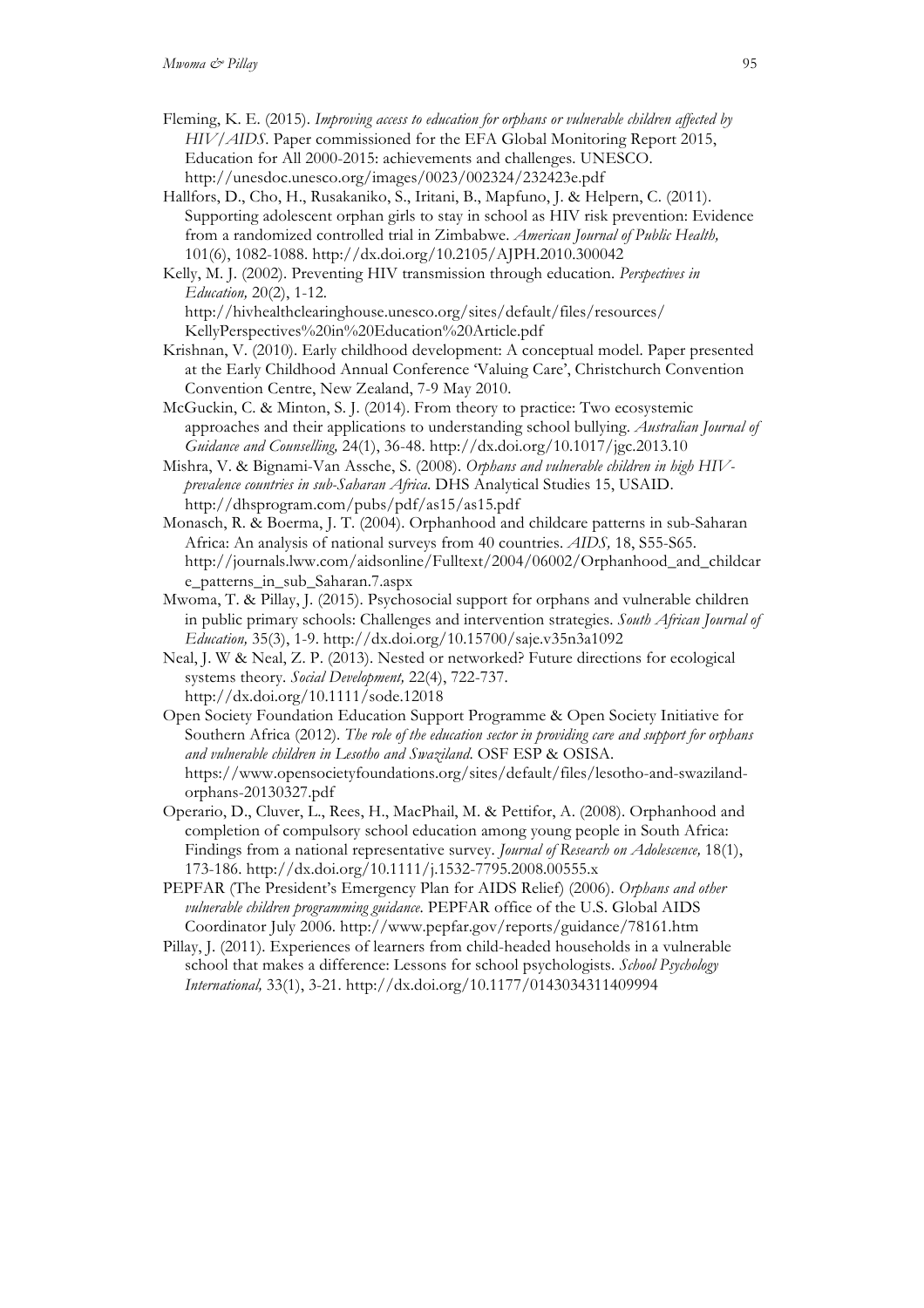Republic of South Africa (1996). *Constitution of the Republic of South Africa No. 108 of 1996*. Pretoria: Government Printers.

http://www.thehda.co.za/uploads/files/unpan005172.pdf

Republic of South Africa (2003). *Plan of action: Improving access to free and quality basic education for all*. Pretoria: Department of Basic Education.

http://www.gov.za/sites/www.gov.za/files/educ\_access\_1.pdf

- Republic of South Africa (2011). *Action plan to 2014: Towards the realization of schooling 2025*. Full version. Pretoria: Department of Basic Education.
- Republic of South Africa (2013). *Education for All (EFA) 2013 country progress report: South Africa*. Pretoria: Department of Basic Education. http://www.education.gov.za/LinkClick.aspx?fileticket=o3v%2B9o3MwWY%3D&ta bid=358&mid=1261
- Robeyns, I. (2006). Three models of education: Rights, capabilities and human capital. Theory and Research in Education, 4(1), 69-84. http://dx.doi.org/10.1177/1477878506060683
- Santa-Ana-Tellez, Y., DeMaria, L.M. & Galarraga, O. (2011). Costs of interventions for AIDS orphans and vulnerable children: Systematic review. *Tropical Medicine and International Health,* 16(11), 1417-1426. http://dx.doi.org/10.1111/j.1365- 3156.2011.02856.x
- Silverman, D. (2001). *Interpreting qualitative data: Methods for analyzing talk, text and interaction.* London: SAGE Publications.
- Sund, L. (2006). The rights of the child as legally protected interests. *The International Journal of Children's Rights,* 14(4), 327-337. http://dx.doi.org/10.1163/157181806779050159
- Tashakkori, A. & Teddlie, C. (1998). *Mixed methodology: Combining qualitative and quantitative approaches*. London: SAGE. https://au.sagepub.com/en-gb/oce/mixedmethodology/book6245
- Tikly, L. & Barret, A. M. (2011). Social justice, capabilities and the quality of education in low income communities. *International Journal of Educational Development*, 31(1), 3-14. http://dx.doi.org/10.1016/j.ijedudev.2010.06.001
- Tikly, L. (2011). Towards a framework for researching the quality of education in lowincome countries. *Comparative Education,* 47(1), 1-23. http://dx.doi.org/10.1080/03050068.2011.541671
- UNAIDS, UNICEF & USAID (2004). *Children on the Brink 2004: A joint report of new orphan estimates and a framework for action*.
- http://www.unicef.org/publications/index\_22212.html United Nations (2013). *The millennium development goals report 2013*.
- http://www.un.org/millenniumgoals/pdf/report-2013/mdg-report-2013-english.pdf UNICEF (2009). *Promoting quality education for orphans and vulnerable children: A source book of*
- *programme experiences in Eastern and Southern Africa*. UNICEF.
- United States Agency of International Development & Catholic Relief Services (2008). Education programming for orphans and vulnerable children affected by or vulnerable to HIV: Moving beyond school fees and uniforms. Final report December, 2008. USAID & CRS. http://pdf.usaid.gov/pdf\_docs/Pnadp105.pdf